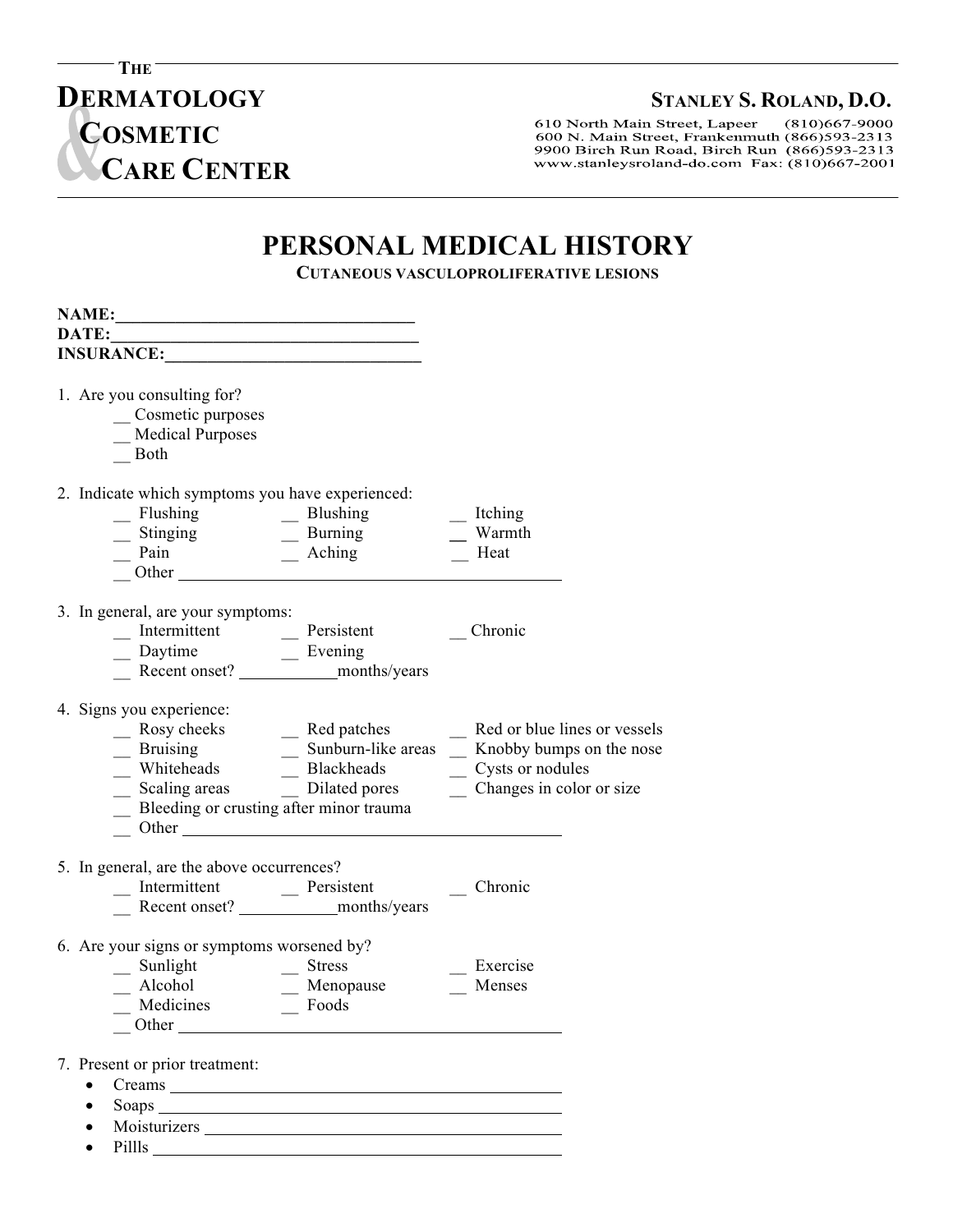|           | Sunscreens                                                    |                                |                         |      |
|-----------|---------------------------------------------------------------|--------------------------------|-------------------------|------|
|           |                                                               |                                |                         |      |
|           |                                                               |                                |                         |      |
|           |                                                               |                                |                         |      |
|           | 8. As a result of your vascular lesions do you experience?    |                                |                         |      |
|           | Lessened self-esteem                                          | _ Lessened employability       |                         |      |
|           | Embarrassment                                                 | Avoidance of social situations |                         |      |
|           | Self-consciousness                                            | Discomfort                     |                         |      |
|           | Constant need for make-up or cover-up                         |                                |                         |      |
|           |                                                               |                                |                         |      |
|           | 9. Do you have a family history of?<br>$\overline{\text{No}}$ | Yes                            | <b>Family Member</b>    |      |
| $\bullet$ | Vein problems                                                 |                                |                         |      |
| $\bullet$ | Phlebitis (inflammation of a vein)                            |                                |                         |      |
| $\bullet$ | <b>Blood</b> clots                                            |                                |                         |      |
|           | Leg ulcers                                                    |                                |                         |      |
|           | Easy bruising                                                 |                                |                         |      |
| $\bullet$ | Prolonged bleeding                                            |                                |                         |      |
| $\bullet$ | Fainting or seizures                                          |                                |                         |      |
|           | 10. Do you have a personal history of?                        |                                |                         |      |
|           | a. Medication problems<br>Allergies                           | Overreaction                   | <b>Adverse Reaction</b> |      |
|           | Penicillin<br>$\bullet$                                       |                                |                         |      |
|           | Mycins<br>$\bullet$                                           |                                |                         |      |
|           | Other antibiotics<br>$\bullet$                                |                                |                         |      |
|           | Aspirin                                                       |                                |                         |      |
|           | ٠<br>Codeine<br>$\bullet$                                     |                                |                         |      |
|           | Morphine                                                      |                                |                         |      |
|           | ٠<br>Tetanus                                                  |                                |                         |      |
|           | $\bullet$<br>Antitoxin                                        |                                |                         |      |
|           | $\bullet$<br>Topical anesthetics                              |                                |                         |      |
|           | (Lidocaine, Tetracaine, Xylocaine)                            |                                |                         |      |
|           |                                                               | No                             | <u>Yes</u>              |      |
|           |                                                               |                                |                         |      |
| $b_{-}$   | Allergies to cosmetics                                        |                                |                         |      |
| c.        | Proneness to syncope or fainting spells                       |                                |                         |      |
| d.        | Proneness to bruising                                         |                                |                         |      |
| e.        | Non-aesthetic scars and difficult skin healing                |                                |                         |      |
| f.        | Sensitivity to pain                                           |                                |                         |      |
|           |                                                               |                                |                         |      |
|           | 11. Have you suffered from one of the following?              | $\underline{\mathrm{No}}$      | $Yes$                   | Date |
| $\bullet$ | Heart disease                                                 |                                |                         |      |
| $\bullet$ | Anemia                                                        |                                |                         |      |
|           | Jaundice                                                      |                                |                         |      |
| ٠         | Hepatitis                                                     |                                |                         |      |
| $\bullet$ | Epilepsy                                                      |                                |                         |      |
| ٠         | Migraine headaches                                            |                                |                         |      |
| $\bullet$ | Diabetes                                                      |                                |                         |      |
|           | Skin cancer                                                   |                                |                         |      |
| ٠         | High or low blood pressure                                    |                                |                         |      |
|           | Nervous breakdown                                             |                                |                         |      |
|           | Hay fever or asthma                                           |                                |                         |      |
|           | Hives, eczema                                                 |                                |                         |      |

• Make-up or cover-up

• Frequent infections or boils  $\overline{\phantom{a}}$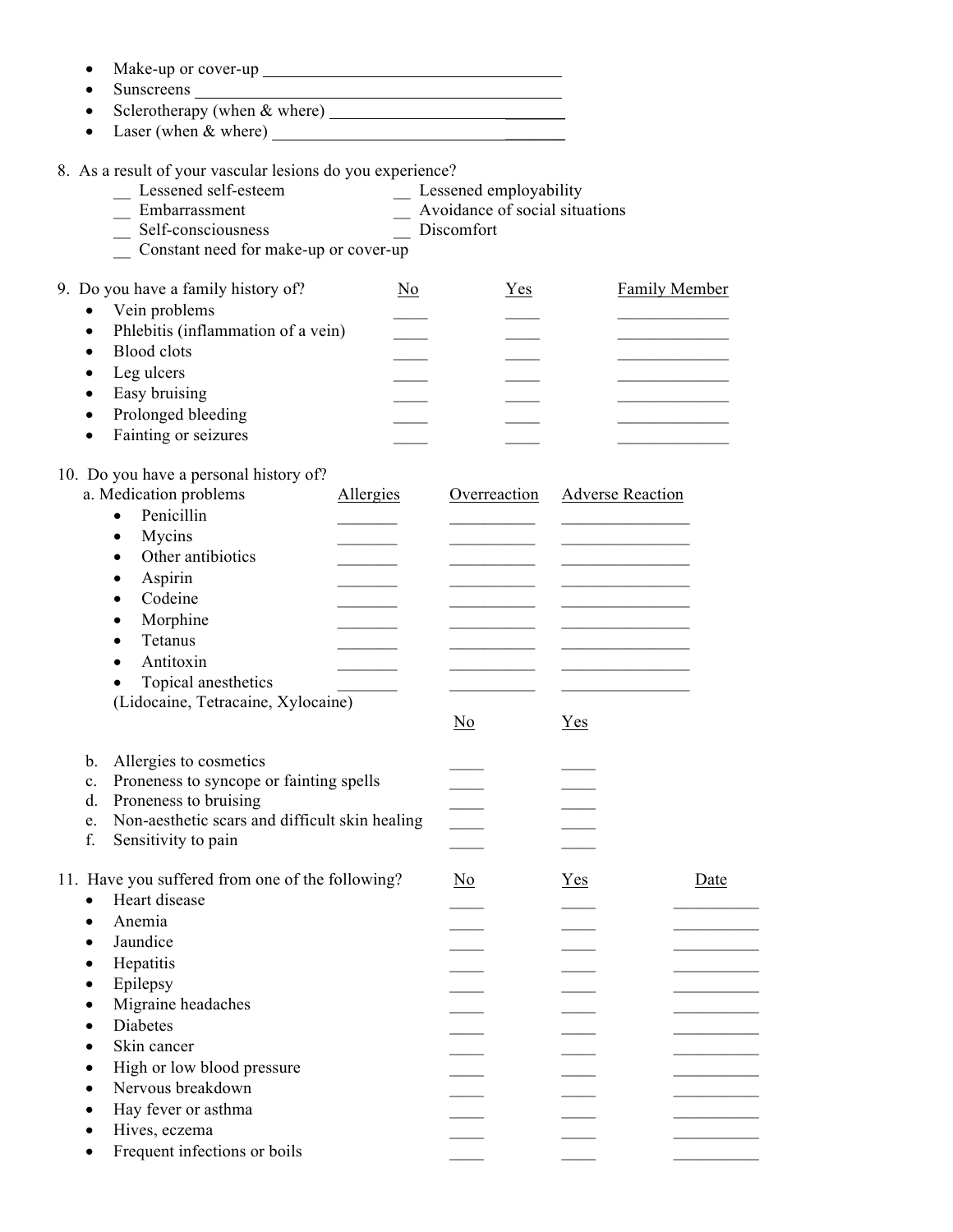| 12. Have you ever had your veins treated?<br>Sclerotherapy<br>Laser therapy<br>Electrocauterization<br>Surgery                                                                                                                                                                                         | $\underline{\mathrm{No}}$ | $Yes$          |                           | Date |
|--------------------------------------------------------------------------------------------------------------------------------------------------------------------------------------------------------------------------------------------------------------------------------------------------------|---------------------------|----------------|---------------------------|------|
| 13. Are you taking any medication(s)?<br>Aspirin<br>Anticoagulants<br>Hormones or contraceptives (birth control pills)<br>Chemocautery or any type of tumor<br>Thyroid medication<br>Cortisone<br>Insulin<br>Sedatives (sleeping pills)<br>Tranquilizers<br>Appetite depressants<br>Antabuse<br>Others | $\underline{\mathrm{No}}$ | $Yes$          |                           |      |
|                                                                                                                                                                                                                                                                                                        |                           |                | $\underline{\mathrm{No}}$ | Yes  |
| 14. Does your work require prolonged exposure to the sun or elements?                                                                                                                                                                                                                                  |                           |                |                           |      |
| 15. Do you smoke?<br>If yes, how many per day?                                                                                                                                                                                                                                                         |                           |                |                           |      |
| 16. Do you drink?<br>If yes, how many drinks per day?                                                                                                                                                                                                                                                  |                           |                |                           |      |
| 17. Have you ever had a blood transfusion?                                                                                                                                                                                                                                                             |                           |                |                           |      |
| 18. Present illness (if any)<br>Specify:<br><u> 1980 - Johann Barnett, fransk politik (d. 1980)</u>                                                                                                                                                                                                    |                           |                |                           |      |
| 19. Do you have any idea of your exposure or contamination to the<br>AIDS disease?                                                                                                                                                                                                                     |                           |                |                           |      |
|                                                                                                                                                                                                                                                                                                        |                           | N <sub>0</sub> | Yes                       | Date |
| 20. Have you been tested for AIDS?                                                                                                                                                                                                                                                                     |                           |                |                           |      |
| 21. Have you ever been tested for Hepatitis?                                                                                                                                                                                                                                                           |                           |                |                           |      |
| 22. Have you ever been vaccinated for Hepatitis?                                                                                                                                                                                                                                                       |                           |                |                           |      |
| 23. Have you been immunized against?<br>Small pox<br>Tetanus<br>Polio                                                                                                                                                                                                                                  |                           |                |                           |      |